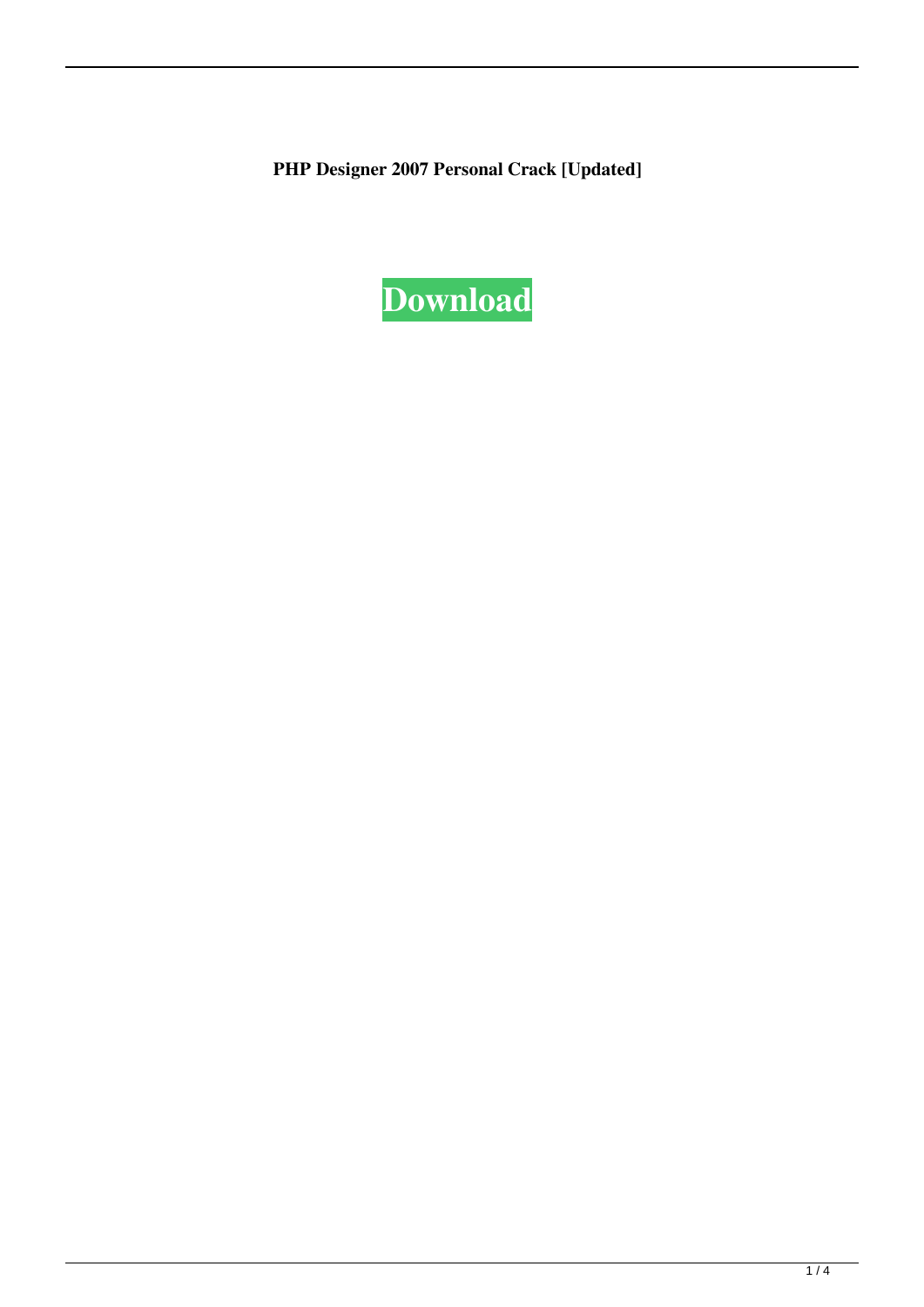## **PHP Designer 2007 Personal Crack + With Full Keygen PC/Windows**

Small, yet comprehensive, PHP Designer lets you create, design and produce PHP projects for your websites. Can You Answer This Can you answer this question? Step 1 of 5 Thank You Checking... Thank you for helping us develop this great feature! We're checking if it's possible to add your answer to this question. Leave this field blank Please prove you're a human by selecting the Star icon below. You can only answer this question once.Today is the start of National Men's Health Week, and it's a good time to look at a topic that really deserves to be treated like a health emergency, namely male suicide. Our own Dr. Mark Blumberg is back to talk about this important issue with the first part of a two-part series for Health Central. The next part of the series will air Thursday, March 1, at 8 p.m. Eastern on PBS stations across the country. We're putting the spotlight on the issue because suicide is a public health problem that impacts people in every state in the country, and there are many who are asking the public health community to take suicide prevention more seriously. Those who commit suicide are "lost souls," and until we have a strong data set and a better understanding of the factors that lead to suicide, we can't design a solution that really works. We also don't understand the significant role that mental health care providers play in screening and referring patients to services. There are some reasons to believe that suicide is on the rise, and, among other risk factors, male suicide is definitely on the rise. What can be done about it? Dr. Mark Blumberg is the co-founder and the director of The Suicide Prevention Resource Center, a free and comprehensive web resource with resources, research, treatment plans and more. He joins us today to explain the incidence of male suicide, the factors that contribute to it and what we can do about it. And, to hear the rest of our conversation, click here to listen to Part 2 of today's show: Suicide is a public health problem in every state in the country. Here's a map showing how suicide rates vary state by state, according to the Centers for Disease Control and Prevention. Male suicide is especially on the rise. You can see that in the overall

### **PHP Designer 2007 Personal Crack Activation**

PHP Designer is a complete PHP code editor which allows you to create, design and produce PHP projects for your websites. It provides support for editing HTML, CSS, XML, VBScript and JavaScript code, as well as syntactic highlighting. Its features include fast load times, syntax highlighting, data insertion, bookmarking, key lock, search and replace, search and jump to mark, format, hyperlink and embed objects. PHP Designer helps you develop websites quickly by saving you a lot of time and making coding quicker and easier. It offers support for editing HTML, CSS, XML, VBScript and JavaScript code. Syntax highlighting is also a feature. It can be used to create templates, add PHP variables, insert form information and improve the web server performance. The program allows you to create, design and produce PHP projects for your websites. Its features include fast load times, syntax highlighting, data insertion, bookmarking, key lock, search and replace, search and jump to mark, format, hyperlink and embed objects. It also allows you to easily edit HTML, CSS, XML, VBScript and JavaScript code. You can use the program to create templates, add PHP variables, insert form information and improve the web server performance. PHP Designer can be used to create, design and produce PHP projects for your websites. It helps you to create templates, add PHP variables, insert form information and improve the web server performance. It allows you to edit HTML, CSS, XML, VBScript and JavaScript code. Syntax highlighting is a feature. PHP Designer can be used to create, design and produce PHP projects for your websites. Its features include fast load times, syntax highlighting, data insertion, bookmarking, key lock, search and replace, search and jump to mark, format, hyperlink and embed objects. PHP Designer has a unique feature that enables you to work directly with the installed PHP applications. It is developed to make editing, debugging, form filling, searching and replacing code simple and fast. PHP Designer features include a clean interface, tools to search, replace, remove and edit code, syntax highlighting, auto formatting, and many other features. PHP Designer is a complete software application that allows you to create, design and produce PHP projects for your websites. It allows you to edit HTML, CSS, XML, VBScript and JavaScript code, among others. Its powerful features include fast load times, syntax highlighting, data insertion, bookmarking, key lock 77a5ca646e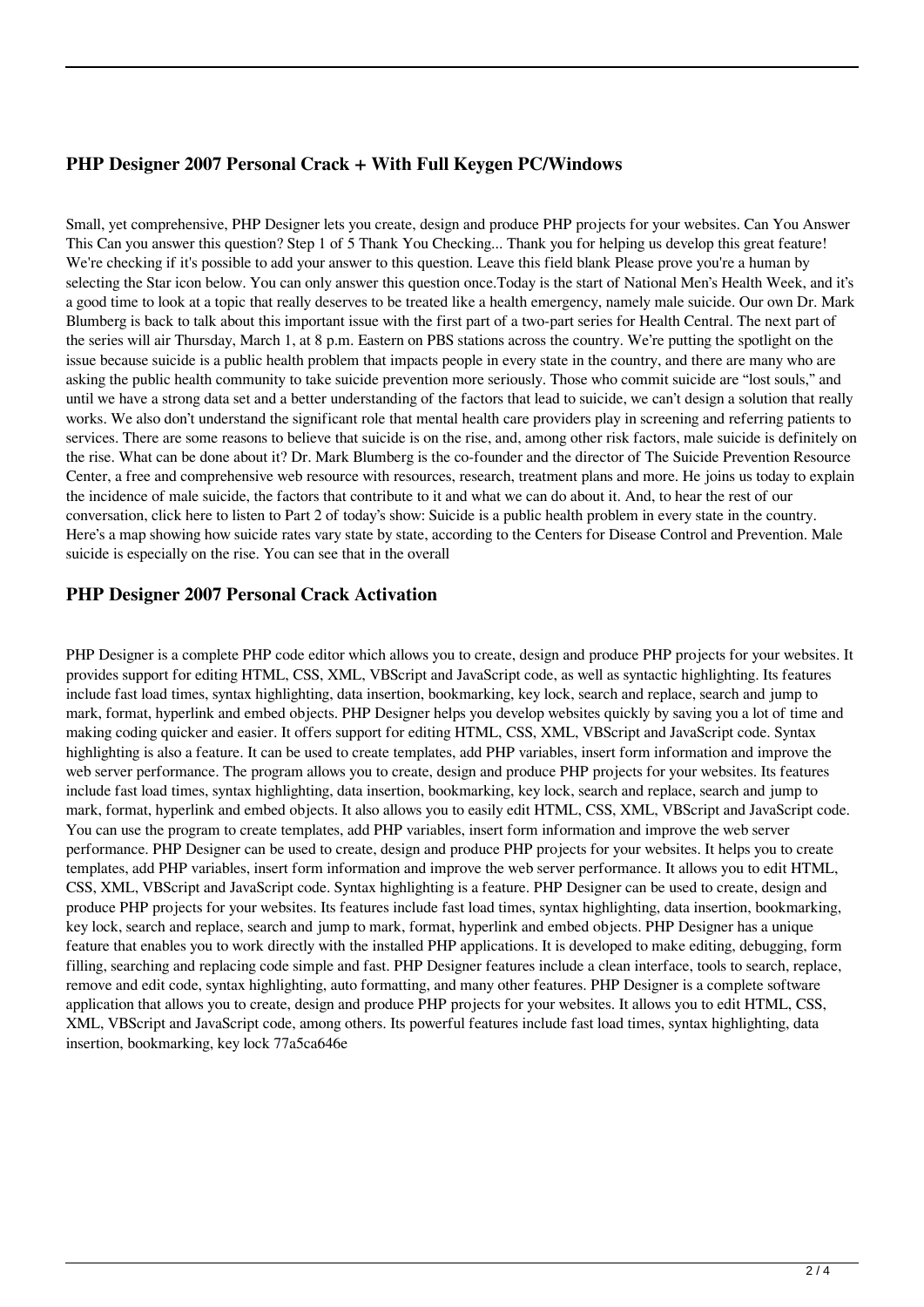#### **PHP Designer 2007 Personal Crack +**

PHP Designer is a comprehensive software application that lets you create, design and produce PHP projects for your websites. It offers support for editing HTML, CSS, XML, VBScript and JavaScript code, among others. Syntax highlighting is featured. Quick setup and simple GUI The installation procedure does not take a long time to finish. As far as the interface is concerned, PHP Designer adopts a normal window with a clear-cut structure that contains minimal visual elements, thus allowing you to easily proceed with the PHP editing task. Programming and navigation tools You can start a new project from scratch by choosing the syntax, save the document by specifying the file name and directory, use a tree view to navigate folders (such as classes, functions and variables), inspect and debug the code, preview the design, change the syntax highlighting mode, as well as enable Unicode mode. It is possible to search and replace text, mark, toggle and jump to bookmarks, select matching braces, activate a key lock, wrap text, add comment blocks and line comments, as well as change the character case of the selected text or entire document. Undoing and redoing actions is possible, so you can correct any code mistakes within a few clicks. Formatting, HTML, CSS and PHP options The font can be customized in numerous ways, just like in an all-round text editor. For example, you can choose its alignment, insert non-breaking space, headings and letter spacing, emphasize text, and personalize its colors. Furthermore, PHP Designer allows you to insert hyperlinks, images, tables, lists, forms, external files (into the HTML body) along Flash and embedded objects, switch to a different document type, edit meta information, and consult a table with special characters to insert. When it comes to the CSS and PHP code, you can define the styles, quickly insert statements from the menu instead of writing the code, add classes, functions and variables, import files and rules, set a media rule, change the CSS positioning, as well as convert various elements to PHP. Other tools revolve around interface customization, debugging (with or without parameters), character case conversion, matching brace selection, automatic correction, date and time insertion, and more. Evaluation and conclusion PHP Designer had minimal impact on computer performance throughout our evaluation, using low CPU and RAM. It did not hang, crash or pop up error messages. All in all, the app features many practical options and configuration settings

### **What's New in the?**

PHP Designer is a comprehensive software application that lets you create, design and produce PHP projects for your websites. It offers support for editing HTML, CSS, XML, VBScript and JavaScript code, among others. Syntax highlighting is featured. Quick setup and simple GUI The installation procedure does not take a long time to finish. As far as the interface is concerned, PHP Designer adopts a normal window with a clear-cut structure that contains minimal visual elements, thus allowing you to easily proceed with the PHP editing task. Programming and navigation tools You can start a new project from scratch by choosing the syntax, save the document by specifying the file name and directory, use a tree view to navigate folders (such as classes, functions and variables), inspect and debug the code, preview the design, change the syntax highlighting mode, as well as enable Unicode mode. It is possible to search and replace text, mark, toggle and jump to bookmarks, select matching braces, activate a key lock, wrap text, add comment blocks and line comments, as well as change the character case of the selected text or entire document. Undoing and redoing actions is possible, so you can correct any code mistakes within a few clicks. Formatting, HTML, CSS and PHP options The font can be customized in numerous ways, just like in an all-round text editor. For example, you can choose its alignment, insert non-breaking space, headings and letter spacing, emphasize text, and personalize its colors. Furthermore, PHP Designer allows you to insert hyperlinks, images, tables, lists, forms, external files (into the HTML body) along Flash and embedded objects, switch to a different document type, edit meta information, and consult a table with special characters to insert. Undoing and redoing actions is possible, so you can correct any code mistakes within a few clicks. Other tools revolve around interface customization, debugging (with or without parameters), character case conversion, matching brace selection, automatic correction, date and time insertion, and more. Evaluation and conclusion PHP Designer had minimal impact on computer performance throughout our evaluation, using low CPU and RAM. It did not hang, crash or pop up error messages. All in all, the app features many practical options and configuration settings for developing PHP projects. PHP Designer 2007 Personal Description: A WebSite/Web application creation software that can be used to create a website and web applications in PHP. The software has the ability to maintain the organization of the pages and the documents. It also manages the features that are activated on a website or web application. The software includes the ability to upload and manage the files. It can be used to upload all types of documents, databases, and pictures. It allows you to export it into the PDF format. A WebSite/Web application creation software that can be used to create a website and